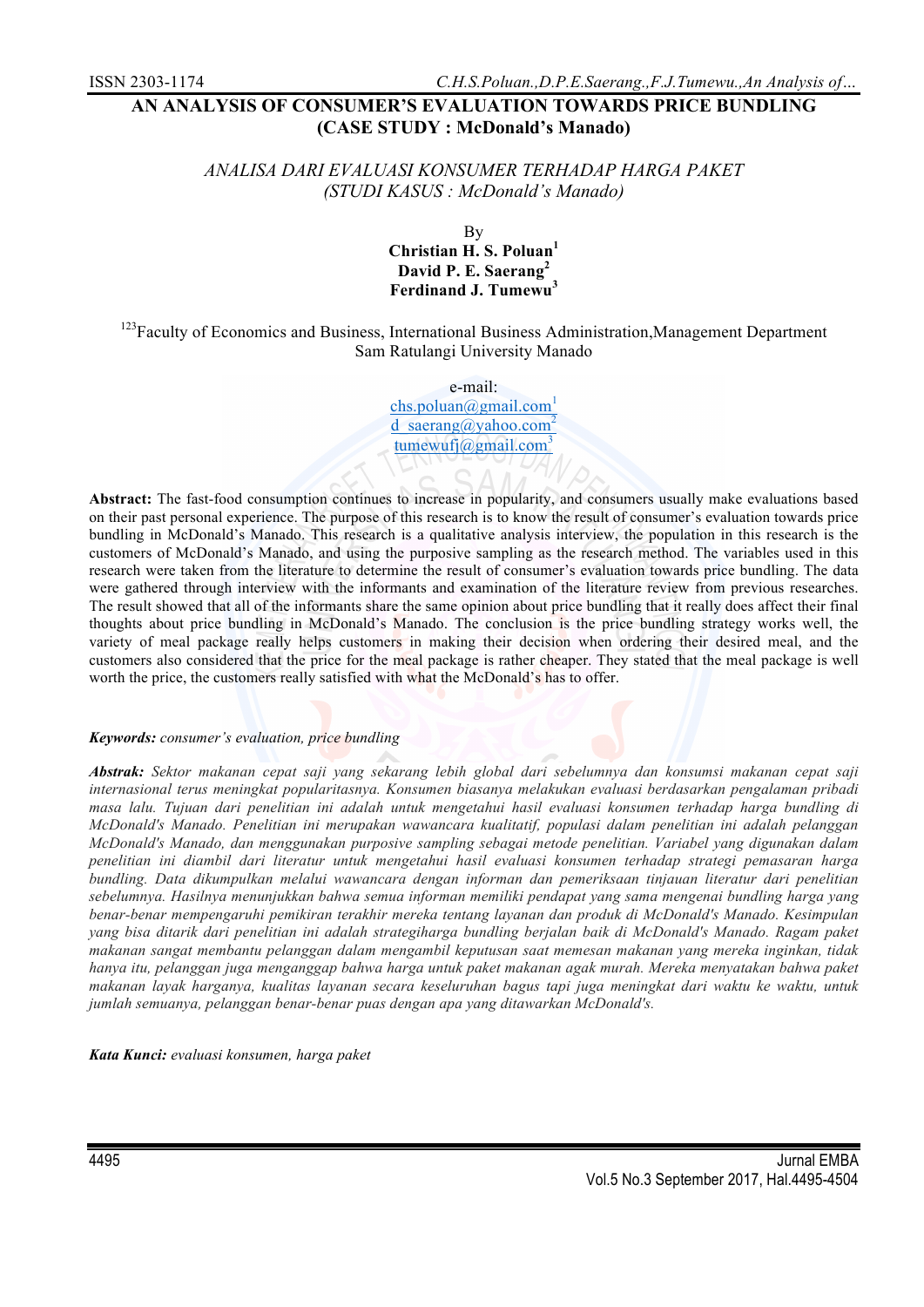# **INTRODUCTION**

## **Research Background**

The fast food sector is now more global than ever and international fast food consumption continues to increase in popularity. Consumers usually make evaluations of fast food outlets. These evaluations may be made by word of mouth communication, exposure to promotion from fast food restaurants, past personal experience and other sources. Some evaluations may even be incorrect; they may differ from every society.

It is accepted that fast food marketing strategies should have a sound understanding of consumers' evaluations of and preferences for fast food outlets and how they differ across societies. This understanding can be helpful in targeting societies to promote fast food and improving or amending their restaurant's evaluations so that consumer demand can be increased, if the societies differ widely in their evaluations of and preferences for a fast food restaurant, promotional campaigns tailored to individual societies may be called for.

Therefore a fast food company should have a marketing strategy in which would fulfill the consumer demand that can lead to the increase of profits. One of the most common marketing strategies that a lot of companies use is price bundling.

Price bundling is the practice of combining multiple products or components at a set price, has become a popular marketing strategy. Food and beverage suppliers bundle ready-to-serve meals while computer vendors bundle a central processing unit, a monitor, a printer and software at a single price. Manufacturers of industrial goods, such as machine tools, electronic components and chemical substances, frequently offer their products at a system price in conjunction with an assortment of services. In the service sector, travel companies bundle flights, rent-a-cars, accommodations, and events into a one price vacation package. Strategically this bundling activity is designed to benefit the consumer, as through a reduction in transaction costs or combining of complementary products and services to differentiate an offering, and/or reduce a company's own transaction costs.

The psychology of consumer judgment and choice adds a potentially important dimension to price bundling. Research on mental accounting and related framing effects predicts that the integration (bundling) vs. segregation (debundling) of gains and losses for otherwise equivalent prospects influences evaluation and choice. Specifically, individuals should prefer to integrate losses and segregate gains. Yet the significance of these phenomena for price bundling remains relatively unexplored. Nor is it obvious that the predictions will hold as the effects may depend on task, content, and context variables.

Right now, this price bundling is the most demanded strategy among companies that what the consumers actually asked or, because price bundling usually provides a cheaper purchase for consumers. The cheaper price is demands by consumer thus create purchasing power of consumers in product choice.

McDonald's is an American hamburger and fast food restaurant chain. It was founded in 1940 as a barbecue restaurant operated by Richard and Maurice McDonald, in San Bernardino, California. In 1948, they reorganized their business as a hamburger stand, using production line principles. The first McDonald's franchise using the arches logo opened in Phoenix, Arizona in 1953. Businessman Ray Kroc joined the company as a franchise agent in 1955 and subsequently purchased the chain from the McDonald brothers. Based in Oak Brook, Illinois, McDonald's confirmed plans to move its global headquarters to Chicago by early 2018.

Today, McDonald's is one of the world's largest restaurant chains, serving approximately 69 million customers daily in over 100 countries across approximately 36,900 outlets as of 2016. McDonald's primarily sells hamburgers, cheeseburgers, chicken products, french fries, breakfast items, soft drinks, milkshakes, wraps, and desserts. In response to changing consumer tastes and after facing criticism for the unhealthy nature of their food, the company has expanded its menu to include salads, fish, smoothies, and fruit. A McDonald's restaurant is operated by either a franchisee, an affiliate, or the corporation itself. The McDonald's Corporation revenues come from the rent, royalties, and fees paid by the franchisees, as well as sales in company-operated restaurants. According to a BBC report published in 2012, McDonald's is the world's second largest private employer (behind Walmart with 1.9 million employees), 1.5 million of whom work for franchises.

In this case, McDonald's uses price bundling for their products as one of their marketing strategy. The price bundling offers a package of products at a set price in which includes the main dish, drink, and a snack, this package deal is known as "meal". For example, one of their meal includes a burger, soft drink, and french fries, or another meal includes a friend chicken, rice and lemon tea. There are so many meals that McDonald's offers acording to the consumers demands.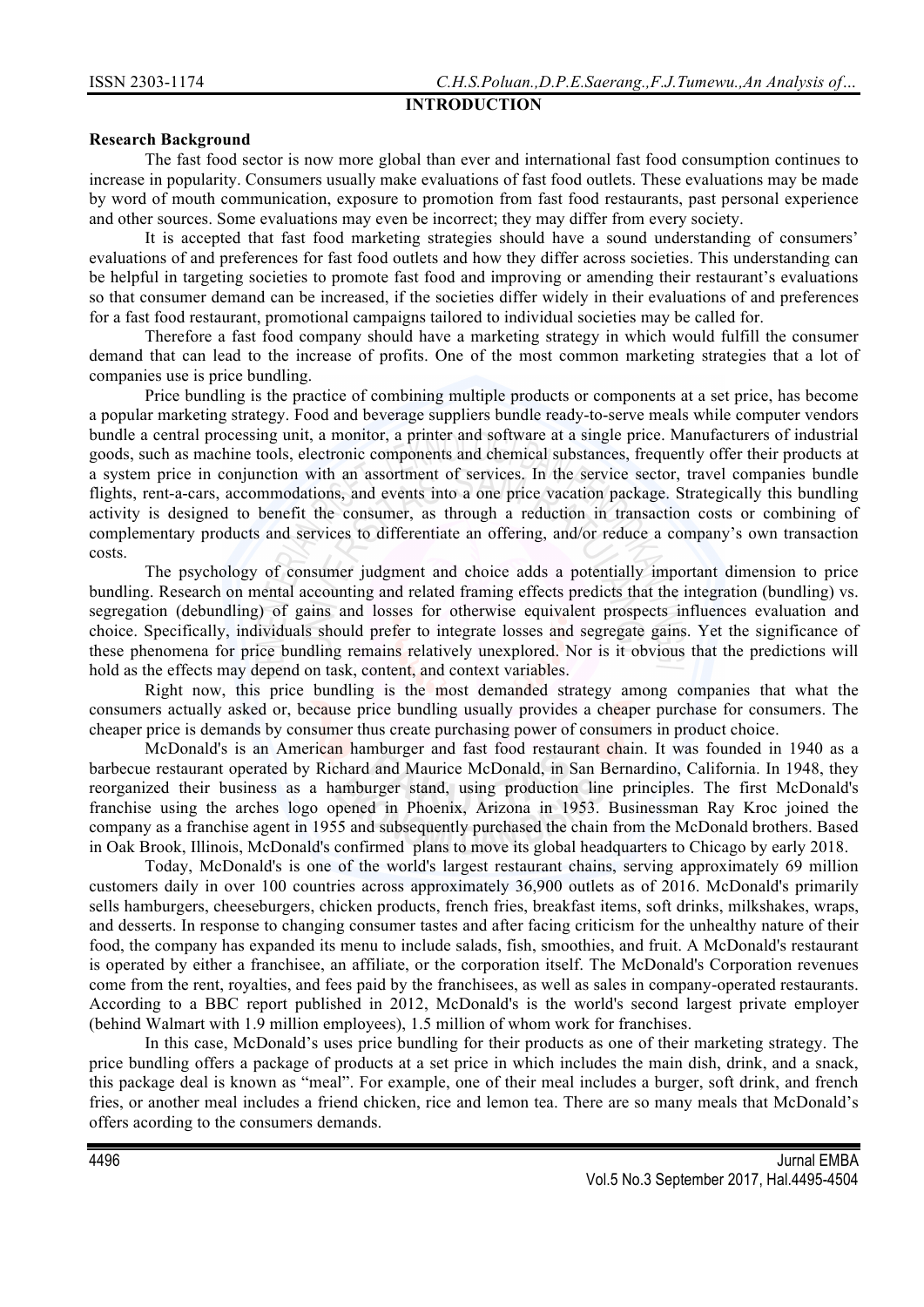The importance of analyzing the marketing strategy of McDonald's which in this case is price bundling package deal; or known as meal, really affects the consumer's evaluation to see the effects to both the company and the consumers. From the explanation above the title of this research is: An Analysis of Consumers' Evaluation towards Price Bundling (Case Study: McDonald's).

# **Research Objective**

The objective of this research is: To know the result of consumers' evaluation towards McDonald's meal price bundling package deal.

## **THEORETICAL REVIEW**

# **Marketing**

Kotler and Armstrong (2010: 29) Marketing is the process by which companies create value for customers and build strong customer relationships in order to capture value from customer in return. Stanton et. al. (1996: 6) Marketing is a whole system of business activities aimed at planning, pricing, distributing goods and services that can satisfy the needs of both the buyers existing and potential buyers. Lamb, Hair, McDaniel (2001: 6) Marketing is a process of planning and running concept, pricing, promotion, and a number of ideas, goods and services to create exchanges that can satisfy individual and organizational goals. Kotler et. al. (2005) Marketing means managing markets to bring about profitable exchange relationship by creating value and satisfying needs and wants.

# **Consumer's Evaluation**

Belch, Kerr and Powell (2009); Consumer's evaluation can be viewed as a distinct stage. Alternatively, evaluation may occur continuously throughout the entire decision process. Consumers evaluate alternatives in terms of the functional (also called utilitarian) and psycho**-**social (also called the value*-*expressive or the symbolic) benefits offered.

#### **Post Purchase Evaluation**

Engel, Kollat, and Blackwell (1968) stated that, following purchase and after experiencing the product or service, the consumer enters the final stage, namely post-purchase evaluation. The consumer's purchase and post-purchase activities have the potential to provide important feedback to marketers. Foxall (2005) suggested that post-purchase evaluation provides key feedback because it influences future purchase patterns and consumption activities. Gupta, and Walter (2014) stated that, the post purchase stage is where the consumer examines and compares product features, such as price, functionality, and quality with their expectations. Gilly, and Gelb (1982) Post purchase evaluation can be viewed as the steps taken by consumers to correlate their expectations with perceived value, and thus influences the consumer's next purchase decision for that good or service. Ying-Feng, Chi-Ming, and Wei-Jaw (2009) For example, if a consumer buys a new phone and his or her post-purchase evaluation is positive, he/she will be encouraged to purchase the same brand or from the same company in the future. This is also known as post-purchase intention. On the contrary, if a consumer is dissatisfied with the new phone, he or she may take actions to resolve the dissatisfaction. Consumer actions, in this instance, could involve requesting a refund, making a complaint, deciding not to purchase the same brand or from the same company in the future or even spreading negative product reviews to friends or acquaintances, possibly via social media.

#### **Product Assortment**

Kotler and Keller (2009) there are four dimensions on product assortment, such as:

- 1. The width of a product mix refers to how many different product lines the company carriers.
- 2. The length of a product mix refers to how many variants are offers of each product in the line.
- 3. The depth of a product mix refers to how many variants are offered of each product in the line.
- 4. The consistency of the product mix refers to how closely relate the various product lines are in end use, production requirements, distribution channels, or some other way.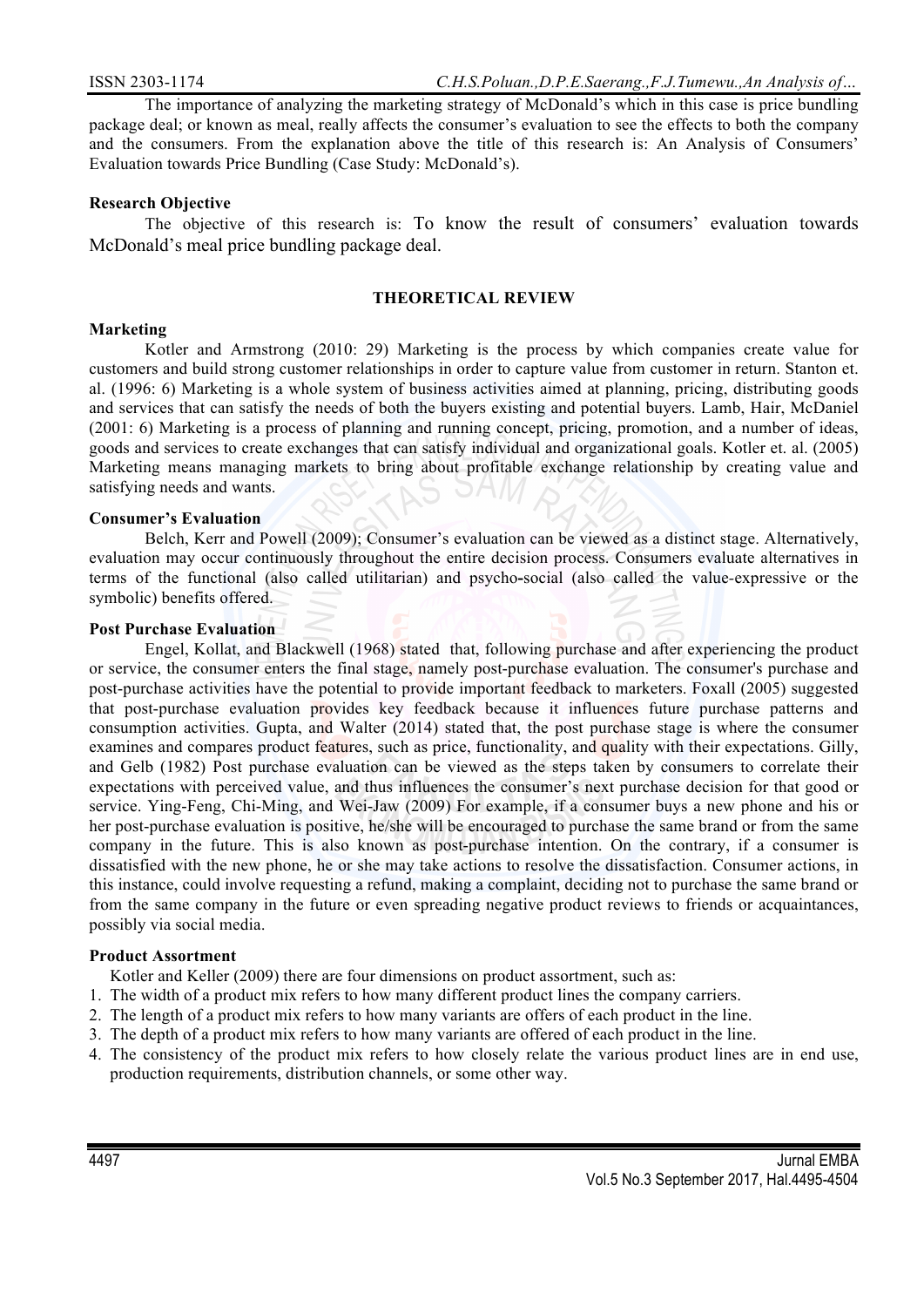#### **Price Bundling**

Garcia-Marinoso, Martinez-Gilart, and Olivella (2008) Price Bundling is a marketing strategy that involves offering several product and/or services for sale as one combined product. This combined product is offered at a discount price, so that it is cheaper to buy the products and services as a bundle than separately. Kotler and Keller (2009:376) There are 2 type of bundling, Pure Bundling occurs when a firms offers their product only as a bundle and Mixed Bundling the seller offers goods both individually and in bundles. Price bundling is a strategy whereby a seller bundles together many different goods/items being sold and offers the entire bundle at a single price. It's known as the act of placing several products or services together in a single package and selling for a lower price than would be charged if the items were sold separately.

## **Previous Research**

The first article by Johnson, M.D., Herrmann, A., and Bauer, H. H. (1999) stated that the bundling multiple products or components at a set price has become popular marketing strategy. Although little is known of how bundled price information should be presented to consumers, mental accounting principles provide guidelines. These principles suggest that more positive evaluations should result from bundling or integrating component discounts into a set of discounts. A study is reported in which consumers were presented an offer for an automobile and then asked to evaluate their satisfaction with the offer, likehood of recommending and likehood of repurchasing the brand. The study supports the predictions as all three evaluations increase when price information is bundled and price discount information is debundled.

The second article by Sabri-Zaarouni, O., Desmet, P., De Pechpeyrou, P., Parguel, B., (2006) stated that as a promotional technique more and more used by retailers and manufacturers, virtual bundling has not been the subject of any research from the consumer point of view. A qualitative study based on nine consumers revealed the perception of the benefits and costs of this form of promotion. An experimentation on a sample of 120 adult consumers was set up to test the hypotheses extracted from the literature and the qualitative study. The results led to the conclusion that there is no loss of interest for the virtual bundle compared to the real bundle.

The third article by Andrews, L. M., Benedicktus, R. L., Brady, M. K., (2009) stated that effects of service bundle incentives on perceived value, search intentions, and switching intentions are assessed two independent studies. The research demonstrates that service bundling influences switching as search intentions through perceived value. Results related to bundle incentives support the salience of the convenience associated with consolidating charges onto one bill. Further analysis reveals that explicit valuation of savings creates higher perceived value than convenience alone; however, search and switching intentions are unaffected by incentives or valuation there of beyond the convenience effect.

#### **Conceptual Framework**

In this research conceptual framework is provided to create a comprehensive understanding of a phenomenon or phenomena that is being observed.



**Figure 1. Research Framework**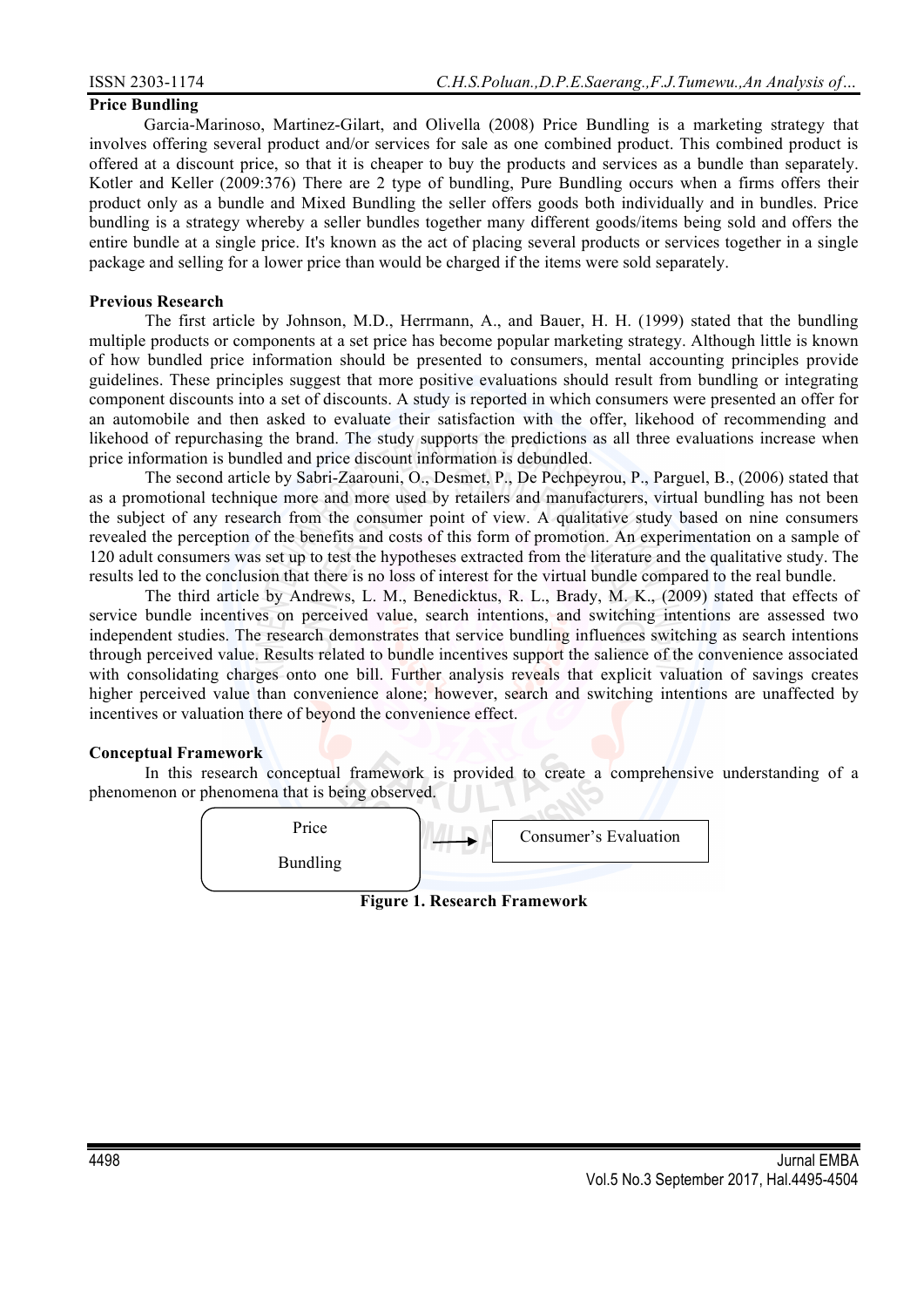# **RESEARCH METHOD**

# **Type of Research**

This research used a qualitative methodology used to explain the real situation happened in McDonald's Manado.

# **Place and Time of Research**

The research took place in Manado. The time of the research and preparation of final report conducted from September – December 2017.

# **Social Situations and Informant**

Spradley (1980) in Sugiyono (2007) in qualitative research there is no population term but only social situation, which consists of three elements: place, actors and activity. In this research, the population is the entrepreneurs of woloan wooden house more specific marketing sales.

Sugiyono (2007), sample in qualitative research is not called as respondents instead as a sources, participant, informant, friends and teacher in research process. The sample on this research is 13 the entrepreneurs of Woloan wooden house that became informants in this research interview.

#### **Data Collection Method**

The data used in this research are primary data and secondary data. According to Hair, et al. (2006), Primary data are the result of conducting some type the data needed for this research were gathered through interview and observation in the social situation. The secondary data collected for some purpose other than the problem at hand taken from company data, books, journals, articles, and relevant literature from library and internet.

# **Data Analysis Method**

The process of data analysis was done before entering the social situation while analysis process was done during collecting the data and after finishing the collecting data in certain period of time.

# **Data Validity and Reliability**

Creswell (2007) validation in qualitative research to be an attempt to assess the "accuracy" of the findings, as best described by the researcher and the participants. Validation as a distinct strength of qualitative research in that the account made through extensive time spent in the field, the detailed thick description, and the closeness of the researcher to participants in the study all add to the value or accuracy of a study.

In qualitative research, "reliability" often refers to the stability of responses to multiple coders of data sets. Reliability can be enhanced if this study obtains detailed field-notes by employing a good-quality tape for recording and by transcribing the tape (Creswell, 2007).

# **RESULT AND DISCUSSION**

#### **Result**

This research uses qualitative method and interview as the tool to gain the information. The population of this research is the customers of McDonald's Manado. The sample took 20 customers of McDonald's Manado. In first step, questions were arranged and prepared before the interview.

| <b>Table 1. Coding Categorizing</b> |             |                                                                                                                                                                                                           |  |  |  |
|-------------------------------------|-------------|-----------------------------------------------------------------------------------------------------------------------------------------------------------------------------------------------------------|--|--|--|
| No.                                 | Informant   | <b>Consumer's Evaluation towards Price Bundling</b>                                                                                                                                                       |  |  |  |
|                                     | Informant 1 | - Variety of meal package helps a lot in deciding what the customer's most desired<br>meal package<br>- The meal package is well worth the price<br>- Prefer McDonald's meal package over any other ones. |  |  |  |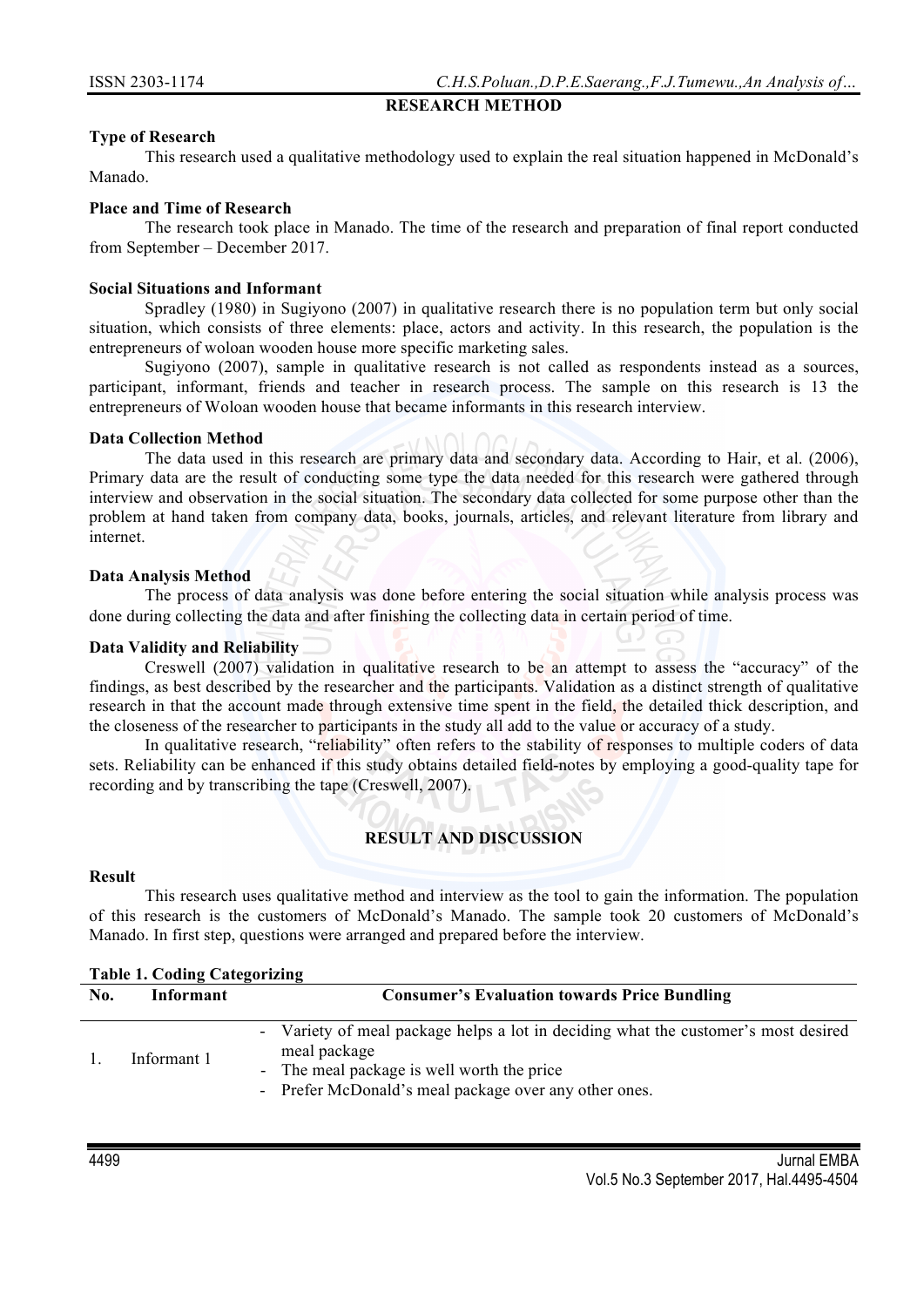|     | ISSN 2303-1174 | C.H.S.Poluan., D.P.E.Saerang., F.J.Tumewu., An Analysis of                                                                                                                                                                                                       |
|-----|----------------|------------------------------------------------------------------------------------------------------------------------------------------------------------------------------------------------------------------------------------------------------------------|
| 2.  | Informant 2    | The meal package is well worth the price and considered is cheap                                                                                                                                                                                                 |
| 3.  | Informant 3    | Variety of meal package helps a lot in deciding what is the most desired meal<br>package, especially seasonal-only products<br>The meal package is well worth the price<br>Prefer McDonald's meal package over any other ones.                                   |
| 4.  | Informant 4    | Variety of meal package helps a lot the needs and wants of different type of<br>customers<br>The meal package is well worth the price<br>Prefer McDonald's meal package over any other ones.                                                                     |
| 5.  | Informant 5    | - Variety of meal package with low to high price range is very helpful especially for<br>customers with low income<br>The meal package is well worth the price<br>Prefer McDonald's meal package over any other ones, but still open to the other<br>choices     |
| 6.  | Informant 6    | Variety of meal package helps a lot because it comes from the lowest price<br>available also in deciding what is the most desired meal package<br>The meal package is affordable and well worth the price<br>Prefer McDonald's meal package over any other ones. |
| 7.  | Informant 7    | The ice cream meal package is well worth the price<br>Prefer McDonald's ice cream meal package over any other ones.                                                                                                                                              |
| 8.  | Informant 8    | Variety of meal package helps a lot in deciding what is the most desired meal<br>package<br>The meal package is well worth the price<br>Prefer McDonald's meal package over any other ones.                                                                      |
| 9.  | Informant 9    | - Variety of meal package helps a lot in deciding what is the most desired meal<br>package<br>The meal package is well worth the price and considered it cheap<br>Prefer McDonald's meal package over any other ones.                                            |
| 10. | Informant 10   | Variety of meal package helps a lot in deciding what is the most desired meal<br>package<br>The meal package is well worth the price and considered it cheap<br>Prefer McDonald's meal package over any other ones.<br>$\overline{\phantom{a}}$                  |
| 11. | Informant 11   | Variety of meal package helps a lot in deciding what is the most desired meal<br>package<br>The meal package is well worth the price<br>Prefer McDonald's meal package over any other ones.<br>-                                                                 |
| 12. | Informant 12   | Variety of meal package helps a lot in deciding what is the most desired meal<br>package<br>The meal package is well worth the price<br>Prefer McDonald's meal package over any other ones.<br>-                                                                 |
| 13. | Informant 13   | Variety of meal package with low to high price range is very helpful especially for<br>customers with low income<br>The meal package is well worth the price<br>Prefer McDonald's meal package over any other ones, but still open to the other<br>choices       |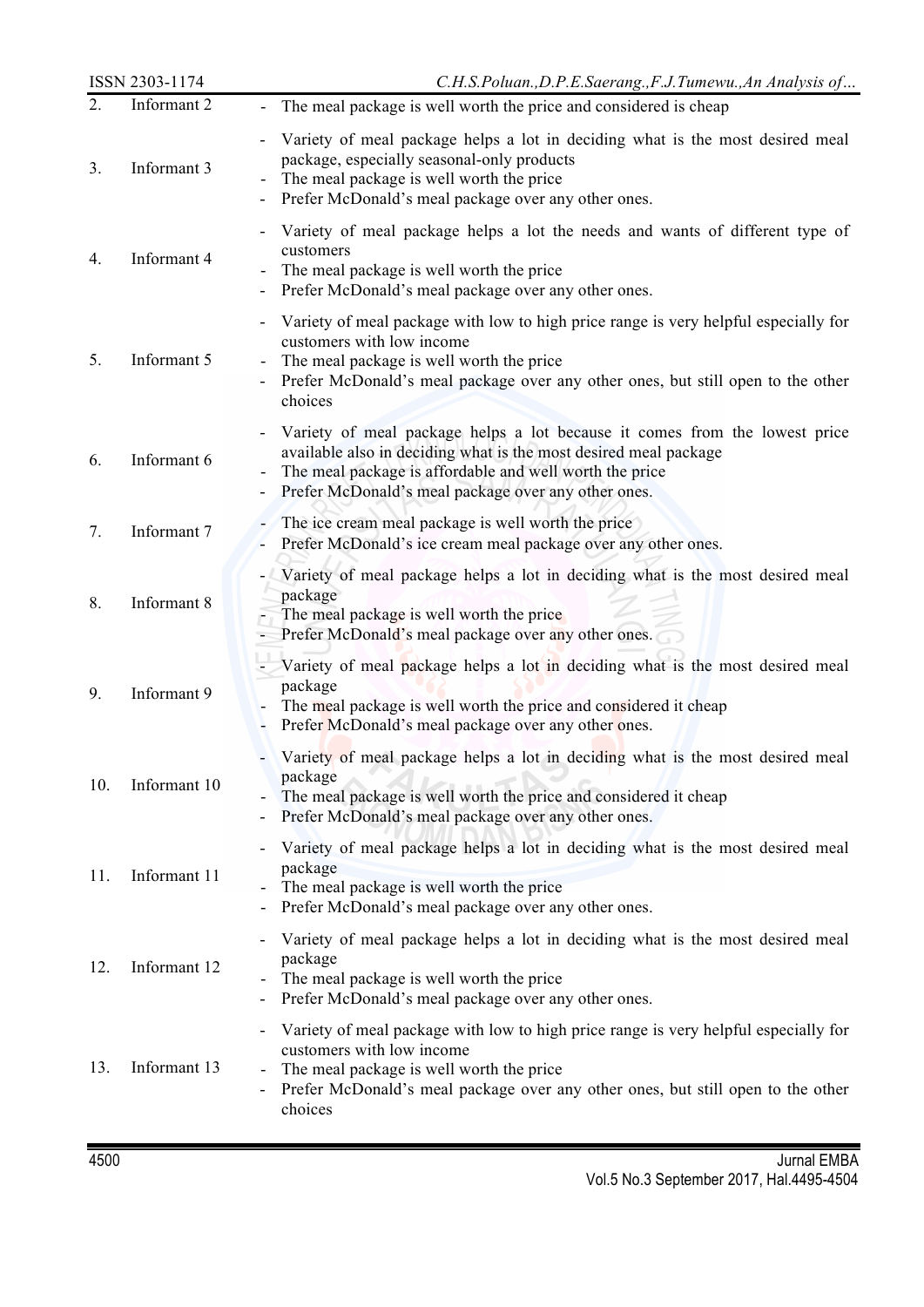| ISSN 2303-1174 |              | C.H.S.Poluan., D.P.E.Saerang., F.J.Tumewu., An Analysis of                                                                                                                                                                     |
|----------------|--------------|--------------------------------------------------------------------------------------------------------------------------------------------------------------------------------------------------------------------------------|
| 14.            | Informant 14 | The meal package is well worth the price and considered is cheap                                                                                                                                                               |
| 15.            | Informant 15 | Variety of meal package helps a lot in deciding what is the most desired meal<br>package, especially seasonal-only products<br>The meal package is well worth the price<br>Prefer McDonald's meal package over any other ones. |
| 16.            | Informant 16 | Variety of meal package helps a lot in deciding what is the most desired meal<br>package, especially seasonal-only products<br>The meal package is well worth the price<br>Prefer McDonald's meal package over any other ones. |
| 17.            | Informant 17 | Variety of meal package helps a lot in deciding what is the most desired meal<br>package<br>The meal package is well worth the price and considered it cheap<br>Prefer McDonald's meal package over any other ones.            |
| 18.            | Informant 18 | Variety of meal package helps a lot in deciding what is the most desired meal<br>package<br>The meal package is well worth the price and considered it cheap<br>Prefer McDonald's meal package over any other ones.            |
| 19.            | Informant 19 | Variety of meal package helps a lot in deciding what the customer's most desired<br>meal package<br>The meal package is well worth the price<br>Prefer McDonald's meal package over any other ones.                            |
| 20.            | Informant 20 | Variety of meal package helps a lot in deciding what is the most desired meal<br>package<br>The meal package is well worth the price and considered it cheap<br>Prefer McDonald's meal package over any other ones.            |

## *Source: Data Processed, 2017*

McDonald's is one of the top choice fast-food restaurants all over the world. McDonald's can be the place for all people for all ages from kids, teens, to adults. McDonald's often become a "to go to place" for hangout especially for the teens. McDonald's also provides a drive-through service for those who are in a hurry and just wants to grab something fast to fill their empty stomach, like those who are going to school, work, and any other places. Over the years McDonald's has offers a lot of kind of menus and also specialty menus from certain places that differs from country to country. For example, the McDonald's Indonesia has offers menus based on Indonesian's traditional cuisine, like Ayam Kremes Sambal Uleg, Burger Rendang, Burger Balado, etc. For the locals the special menu really is something to be looking for because it is a combination of the Western food with Indonesia's traditional flavors.

And to help the customers, McDonald's have implemented one of many marketing strategy which is price bundling, and in McDonald's it is known as the "meal" package. The meal package comes in various packages to choose from. The meal package consists of various burgers meal packages, fried chicken with rice meal packages, and dessert meal packages. With the provided meal packages, the customers can just order a complete set of menus rather than ordering the menu one by one which took some time to be completed and make some customers confused about what to order.

In Manado, McDonald's have opened a franchise located in the Megamas area, which is the only McDonald's in Manado. McDonald's Manado has been one of the top choices for the people in Manado to go to. McDonald's Manado also provides meal package with the price range from low to high that is one of the reason McDonald's Manado being one of the most favorite hangout place in Manado.

Based on the interview conducted with all the 20 McDonald's Manado customers, the result shows that most informants, basically all of them, have the same answers regarding their evaluation from their experiences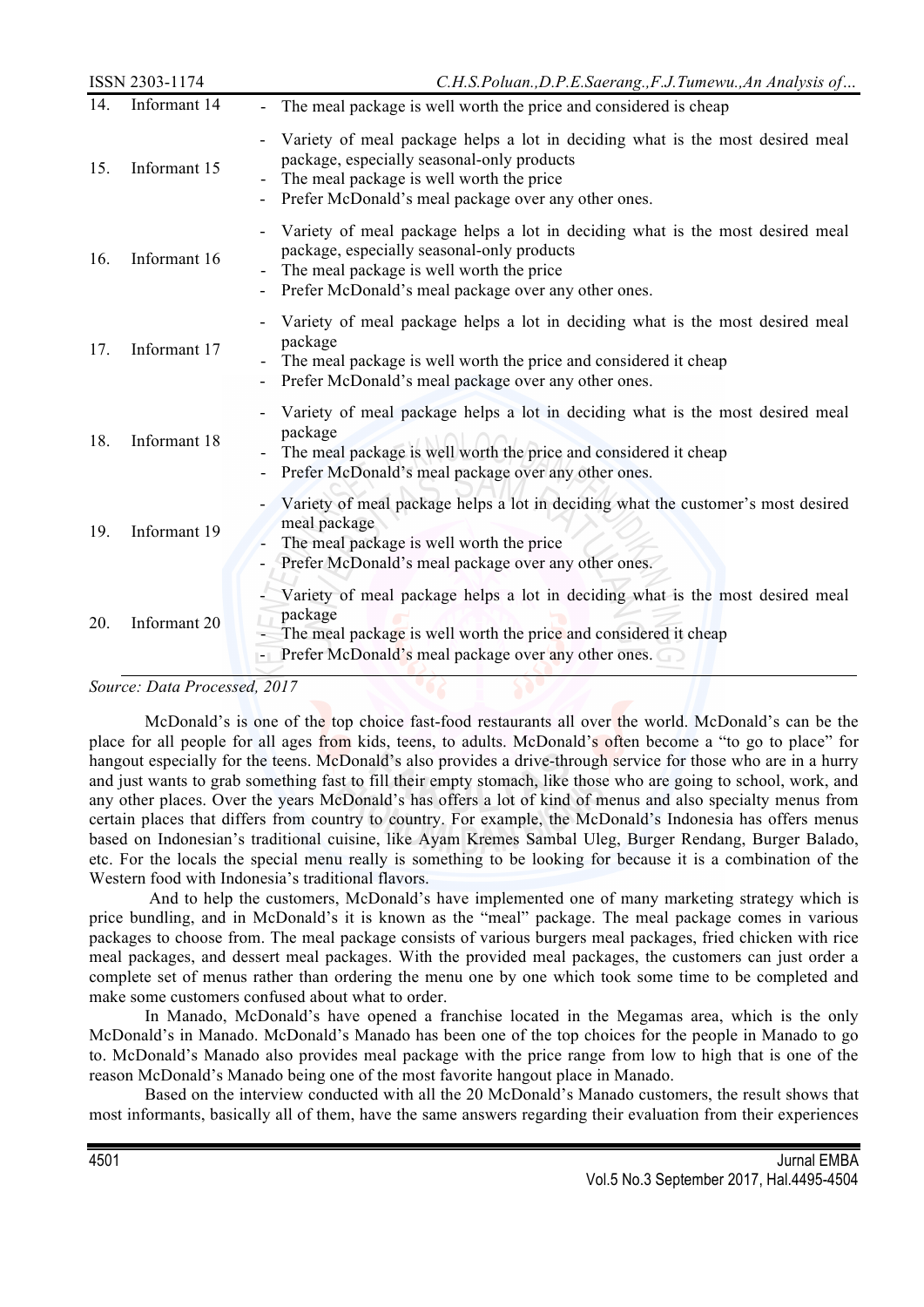going there regularly. Starts from the service quality all of them shares the same opinion that it's good, and some adds that it has improved over time. when it comes to the price bundling strategy in which is the meal package, it really helps them in deciding what to order in the faster and simpler way and considered that the mal package is cheap, then stated that they are satisfied with what McDonald's has to offer.

## **The result of consumer's evaluation towards McDonald's "meal" price bundling package deal**

Based on the conducted interview with all 20 McDonald's regulars, literally all of them have the same opinion starts from the service quality to the meal package that offered by McDonald's. The McDonald's regular stated that the service quality of McDonald's Manado is rather good and it has improved from time to time. According to the informants, the variety of the meal price bundling package helps them a lot in deciding what to order, also because they considered it to be cheaper rather than to order the products one by one.

The customers of McDonald's also stated that they are very satisfied with the meal package idea because it's cheaper. For the locals, in Manado to big with a small price the one of the most important thing when it comes to the money issues. The goal of a company basically is to gain as much profit as possible, and in order to reach the target, a company need a good marketing strategy. In this case, we are talking about McDonald's marketing strategy which is price bundling that has been implemented as the "meal" price bundling package deal. The marketing strategy, the "meal" price bundling package deal needs to work to attract more and more customer's that meant to be the way to reach the goal, to reach as much profit as possible. And, in order to see if the marketing strategy working or not, a consumer's evaluation is needed.

Consumer's evaluation is the final stage of consumer behavior, and or the company to say the least a consumer's evaluation really does matter for a company to see whether the company's marketing strategy is working or not, because the result of a consumer's evaluation resemblance the company's successful marketing strategy. And, a successful marketing strategy results in the more and more profit the company will earn.

From all the findings above, we can know that the "meal" price bundling package really affect the consumer's evaluation in a big way, especially the price. Because the locals in Manado really consider about the price of their food, and to have a meal to enjoy a big eat with a small price makes them satisfied. Based on the conducted research, the customer of McDonald's is rather satisfied with the service quality of McDonald's, also the meal package is considered cheap by the customers. So, to sum it all, McDonald's "meal" package is a successful marketing strategy for them to gain more and more profit over time, and the customers are happy about it.

# **CONCLUSION AND RECOMMENDATIONS**

#### **Conclusion**

Based on the result of the research from the previous chapter, the conclusions acquired in the research will be as follows:

The service quality of McDonald's Manado is overall good. Most of the customers stated that the service quality is rather good, but there are some stated that its average because they don't really care about it anyways. But, to keep in mind, that the service quality actually keep improving as time goes by based on the experiences of the customers from their time going there.

The meal package also helps the customer in deciding what they would choose for their order. They stated that instead of choosing the products one by one, the meal package actually helps them deciding what to order because it's faster and simpler. Thus, they considered that the meal package is cheaper, and very satisfied with it, and also it's well worth the price. And if they had another choice to choose from any other fast-food restaurant, they still would choose McDonald's meal package.

#### **Recommendations**

Based on the research, here are some recommendations for McDonald's Manado:

1. They service quality is already good, but since the customers said that it's keep improving over time, so it would be best if McDonald's Manado keep up their good work and keep improve the ability of their workers to serve the customers better, and also to improve their pace in serving their products so that the customers won't spend waiting time as much waiting for their order since it's a fat-food restaurant.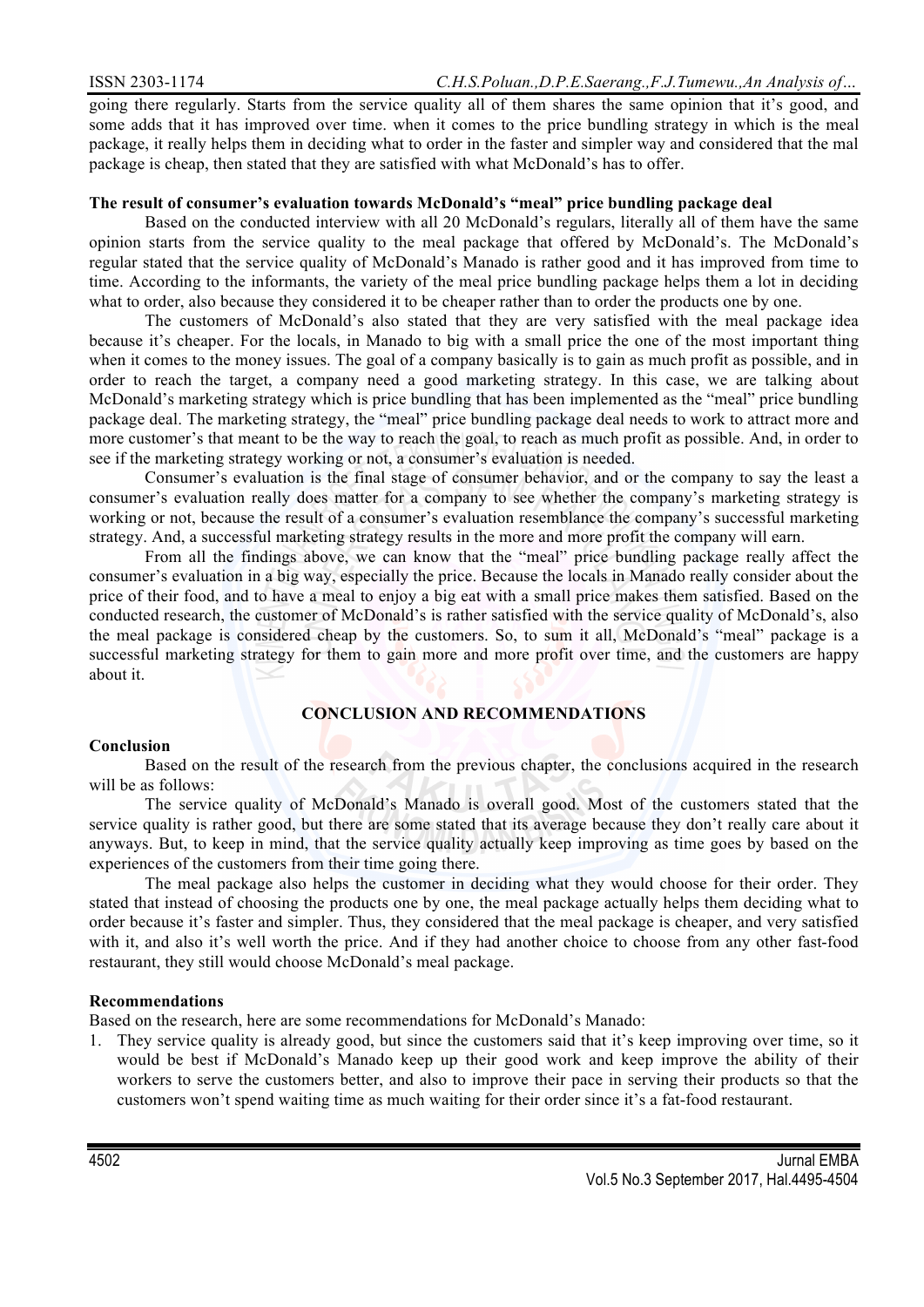2. The variety of the meal package is a good thing, but the idea of seasonal products would a good idea to keep. So it would be best if McDonald's Manado keep coming up with new ideas of how they would present their product to keep the regular customers back to McDonald's and also to attract new customers. For example, McDonald's Manado could bring the original idea from the other countries so it would make the customers feels like they actually went to some certain McDonald's by enjoying the products from other places.

# **REFERENCES**

- Andrews, L. M., Benedicktus, R. L., Brady, M. K. 2009. The effect of incentives on customer evaluations of service bundles. *Journal of Business Research*. Available at http://analyticsoc.com/wp-content/uploads /2012/04/Benedicktus\_JBR\_2010.pdf. Accessed on November 2017.
- Creswell, J.W. 2007. *Qualitative inquiry and research design: Choosing among five approaches*, 2nd edition. Thousand Oaks, CA: Sage. Available at http://community. csusm.edu/ pluginfile.php/21115/ mod resource/content/1/Creswell J.W. 2007. Designing a Qualitative Study Qualitative inquirya nd research designChoosing among 5 approaches 2nd ed. Thousand Oaks CA- SAGE.pdf. Accessed on November 2017.
- Engel, James F., Kollat, David T. and Blackwell, Rodger D. (1968) *Consumer Behavior, 1st ed*. New York: Holt, Rinehart and Winston 1968. Available at http://www.tandfonline.com/doi/abs/ 10.1080/ 00913367.1979.10673276. Accssed on November 2017.
- Foxall, G. (2005) *Understanding Consumer Choice, Basingstoke. Palgrave Macmillan*, 2005. Available at http://www.palgrave.com/gp/book/9781403914927. Accessed on November 2017.
- Garcia-Marinoso, B. , Martinez-Giralt X., Olivella, P. 2008. *Bundling in Telecommunications.*Universitat Aut`onoma de Barcelona. Available at https://www.barcelonagse.eu/file/2513*. Accessed on November 2017.*
- Gilly, M. C., Gelb, B. D. 1982. *Post-Purchase Consumer Processes and the Complaining Consumer*.Oxford University Press. Available at https://econpapers.repec.org/ article/ oupjconrs/ v3a93ay3a19823 ai3a33ap3a323-28.htm. Accessed on November 2017.
- Gupta, A., Su, B., Walter, Z. 2004. *An Empirical Study of Consumer Switching from Traditional to Electronic Channels: A Purchase-Decision Process Perspective*. Administration (CSOM). Available at http://www.tandfonline.com/doi/abs/10.1080/10864415.2004.11044302. Accessed on November 2017.
- Hair, et al. 2006. *Multivariate Data Analysis* 6<sup>th</sup> Ed., New Jersey: Pearson Education. Available at https://www.pearson.com/us/higher-education/product/Hair-Multivariate-Data-Analysis-6th-Edition/9780130329295.html. Accessed on November 2017.
- Johnson, M. D., Herrmann, A., and Bauer, H. H. 1999. *The Effects of Price Bundling on Consumer Evaluations of Product Offerings*. Cornell University School of Hotel Administration. Available at http://scholarship.sha.cornell.edu/cgi/viewcontent.cgi?article=1711&context=articles . Accessed on November 2017.
- Kotler Philip, Wong Veronica, Saunders Jessica and Armstrong Gary. 2005. *Principles of Marketing*. 4<sup>th</sup> edition. Pearson. Available at https://research.aston.ac.uk/portal/en/researchoutput/principles-ofmarketing(122ef008-b26e-4416-9b34-7dcdc112570f)/export.html. Accessed on November 2017.